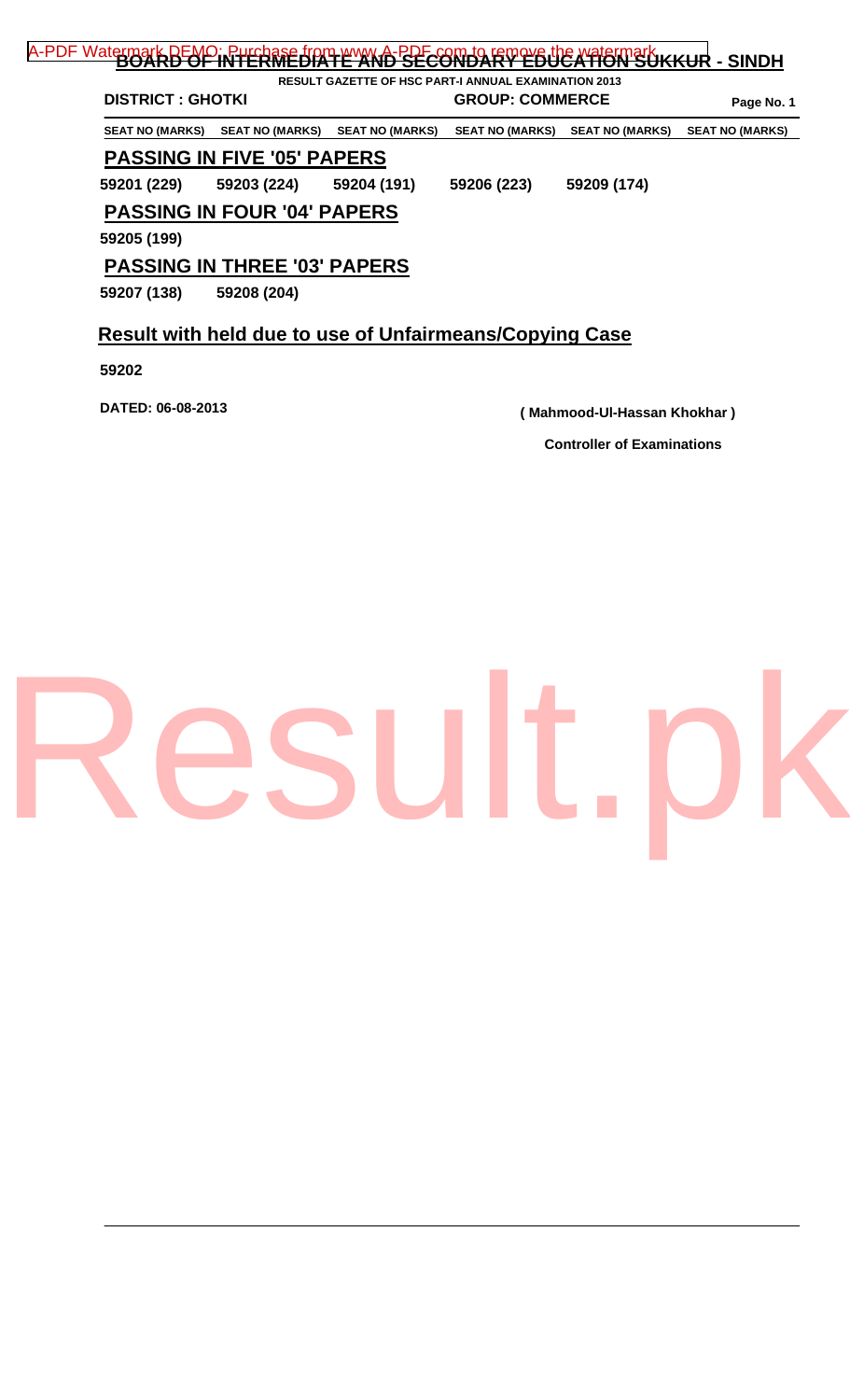|             | <b>DISTRICT: KHAIRPUR</b>           |                        | RESULT GAZETTE OF HSC PART-I ANNUAL EXAMINATION 2013<br><b>GROUP: COMMERCE</b> |                        | Page No. 1             |
|-------------|-------------------------------------|------------------------|--------------------------------------------------------------------------------|------------------------|------------------------|
|             | SEAT NO (MARKS) SEAT NO (MARKS)     | <b>SEAT NO (MARKS)</b> | <b>SEAT NO (MARKS)</b>                                                         | <b>SEAT NO (MARKS)</b> | <b>SEAT NO (MARKS)</b> |
|             | <b>PASSING IN SEVEN '07' PAPERS</b> |                        |                                                                                |                        |                        |
| 59300 (295) | 59301 (257)                         | 59303 (266)            | 59304 (248)                                                                    | 59305 (265)            | 59307 (323)            |
| 59308 (300) | 59311 (268)                         | 59313 (264)            | 59314 (299)                                                                    | 59315 (280)            | 59317 (240)            |
| 59319 (290) | 59331 (317)                         | 59339 (277)            | 59343 (258)                                                                    | 59344 (290)            | 59345 (302)            |
| 59349 (269) | 59353 (285)                         | 59354 (289)            | 59357 (333)                                                                    | 59360 (282)            | 59371 (291)            |
| 59374 (281) | 59376 (316)                         | 59385 (235)            | 59387 (246)                                                                    | 59389 (283)            | 59390 (234)            |
| 59392 (251) | 59399 (253)                         | 59400 (256)            | 59402 (318)                                                                    | 59403 (310)            | 59406 (313)            |
| 59421 (282) | 59431 (369)                         | 59432 (356)            | 59433 (351)                                                                    | 59434 (375)            | 59435 (383)            |
| 59436 (393) | 59437 (383)                         | 59438 (402)            | 59439 (381)                                                                    | 59440 (381)            | 59441 (368)            |
| 59442 (359) | 59443 (374)                         | 59444 (313)            | 59445 (394)                                                                    | 59446 (389)            | 59447 (351)            |
| 59449 (354) | 59450 (420)                         | 59451 (386)            | 59452 (320)                                                                    | 59453 (414)            | 59454 (304)            |
| 59455 (327) | 59456 (336)                         | 59457 (413)            | 59459 (361)                                                                    | 59460 (337)            | 59461 (400)            |
| 59462 (388) | 59463 (416)                         | 59464 (375)            | 59481 (367)                                                                    | 59482 (324)            | 59492 (310)            |
| 59495 (325) | 59498 (299)                         | 59500 (298)            |                                                                                |                        |                        |
|             | <b>PASSING IN SIX '06' PAPERS</b>   |                        |                                                                                |                        |                        |
| 59306 (222) | 59309 (252)                         | 59310 (211)            | 59312 (220)                                                                    | 59316 (230)            | 59321 (234)            |
| 59322 (233) | 59324 (280)                         | 59325 (212)            | 59326 (299)                                                                    | 59327 (255)            | 59328 (254)            |
| 59329 (218) | 59332 (211)                         | 59333 (227)            | 59334 (251)                                                                    | 59336 (255)            | 59337 (254)            |
| 59338 (235) | 59340 (253)                         | 59341 (237)            | 59342 (233)                                                                    | 59346 (221)            | 59347 (248)            |
| 59350 (217) | 59351 (216)                         | 59352 (247)            | 59355 (246)                                                                    | 59372 (244)            | 59373 (232)            |
| 59375 (226) | 59377 (204)                         | 59379 (205)            | 59383 (217)                                                                    | 59386 (203)            | 59388 (218)            |
| 59391 (204) | 59395 (209)                         | 59396 (262)            | 59397 (221)                                                                    | 59398 (244)            | 59404 (250)            |
| 59409 (235) | 59422 (249)                         | 59448 (332)            | 59458 (274)                                                                    | 59491 (239)            | 59493 (282)            |
| 59494 (279) | 59496 (240)                         | 59497 (238)            | 59499 (248)                                                                    | 59501 (258)            | 59502 (250)            |
| 59503 (248) | 59505 (290)                         |                        |                                                                                |                        |                        |
|             | <b>PASSING IN FIVE '05' PAPERS</b>  |                        |                                                                                |                        |                        |
| 59302 (228) | 59318 (208)                         | 59323 (218)            | 59330 (221)                                                                    | 59335 (204)            | 59348 (205)            |
| 59356 (205) | 59358 (212)                         | 59359 (193)            | 59378 (202)                                                                    | 59380 (188)            | 59401 (210)            |
| 59405 (228) | 59408 (225)                         |                        |                                                                                |                        |                        |
|             | <b>PASSING IN FOUR '04' PAPERS</b>  |                        |                                                                                |                        |                        |
| 59384 (171) | 59393 (201)                         | 59394 (176)            | 59407 (194)                                                                    | 59506 (179)            |                        |
|             | <b>PASSING IN THREE '03' PAPERS</b> |                        |                                                                                |                        |                        |
| 59381 (109) | 59382 (147)                         |                        |                                                                                |                        |                        |

## **Result with held due to use of Unfairmeans/Copying Case**

**59320 59521** 

**Controller of Examinations DATED: 06-08-2013 ( Mahmood-Ul-Hassan Khokhar )**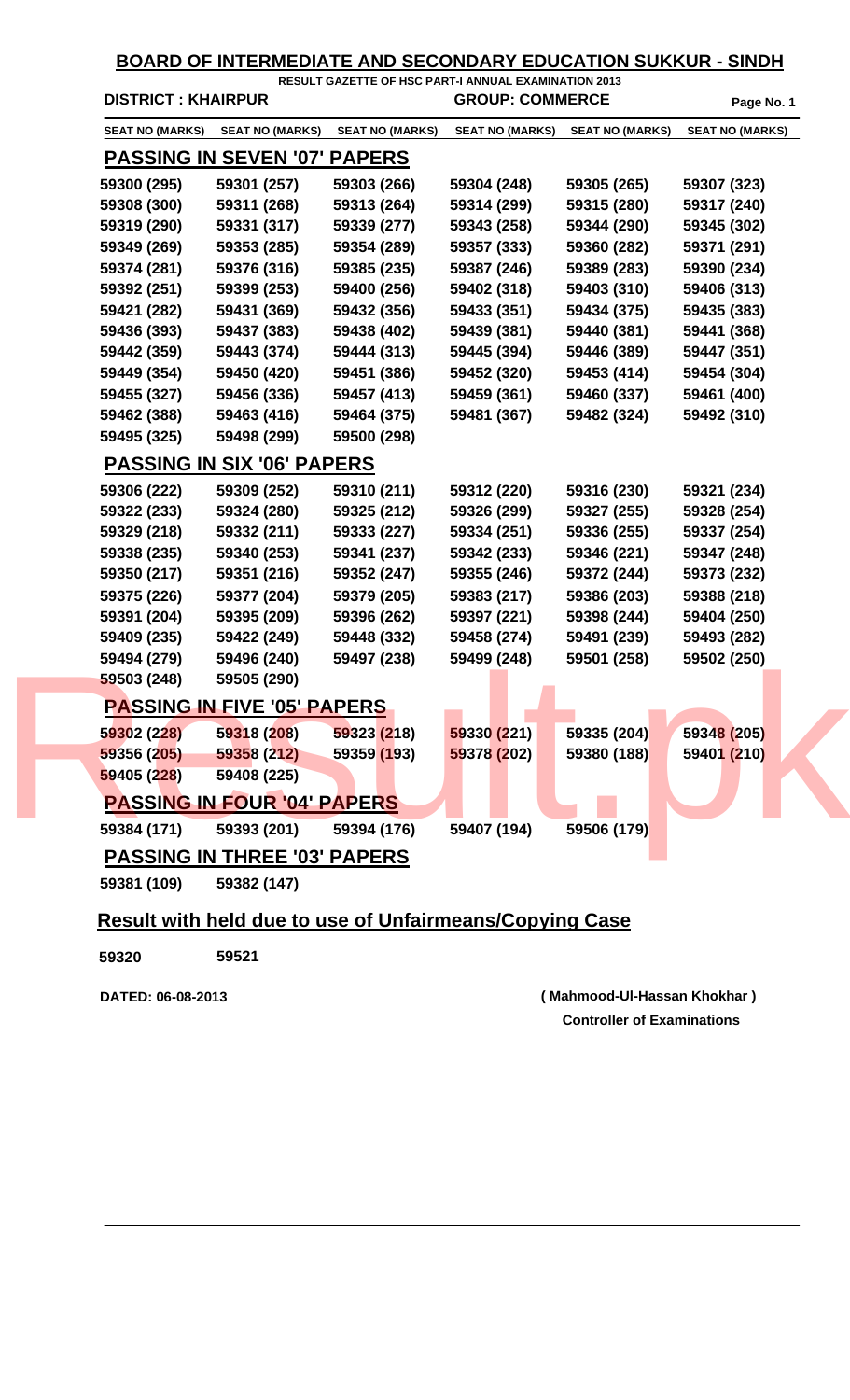## **BOARD OF INTERMEDIATE AND SECONDARY EDUCATION SUKKUR - SINDH**

**DISTRICT : N.FEROZE GROUP: COMMERCE** Page No. 1

**RESULT GAZETTE OF HSC PART-I ANNUAL EXAMINATION 2013** 

**SEAT NO (MARKS) SEAT NO (MARKS) SEAT NO (MARKS) SEAT NO (MARKS) SEAT NO (MARKS) SEAT NO (MARKS)** 

## **PASSING IN SEVEN '07' PAPERS**

**59022 (279)** 

## **PASSING IN SIX '06' PAPERS**

**59041 (301)** 

## **Result with held due to use of Unfairmeans/Copying Case**

**59021** 

**Controller of Examinations DATED: 06-08-2013 ( Mahmood-Ul-Hassan Khokhar )**

# [Result.pk](http://www.result.pk)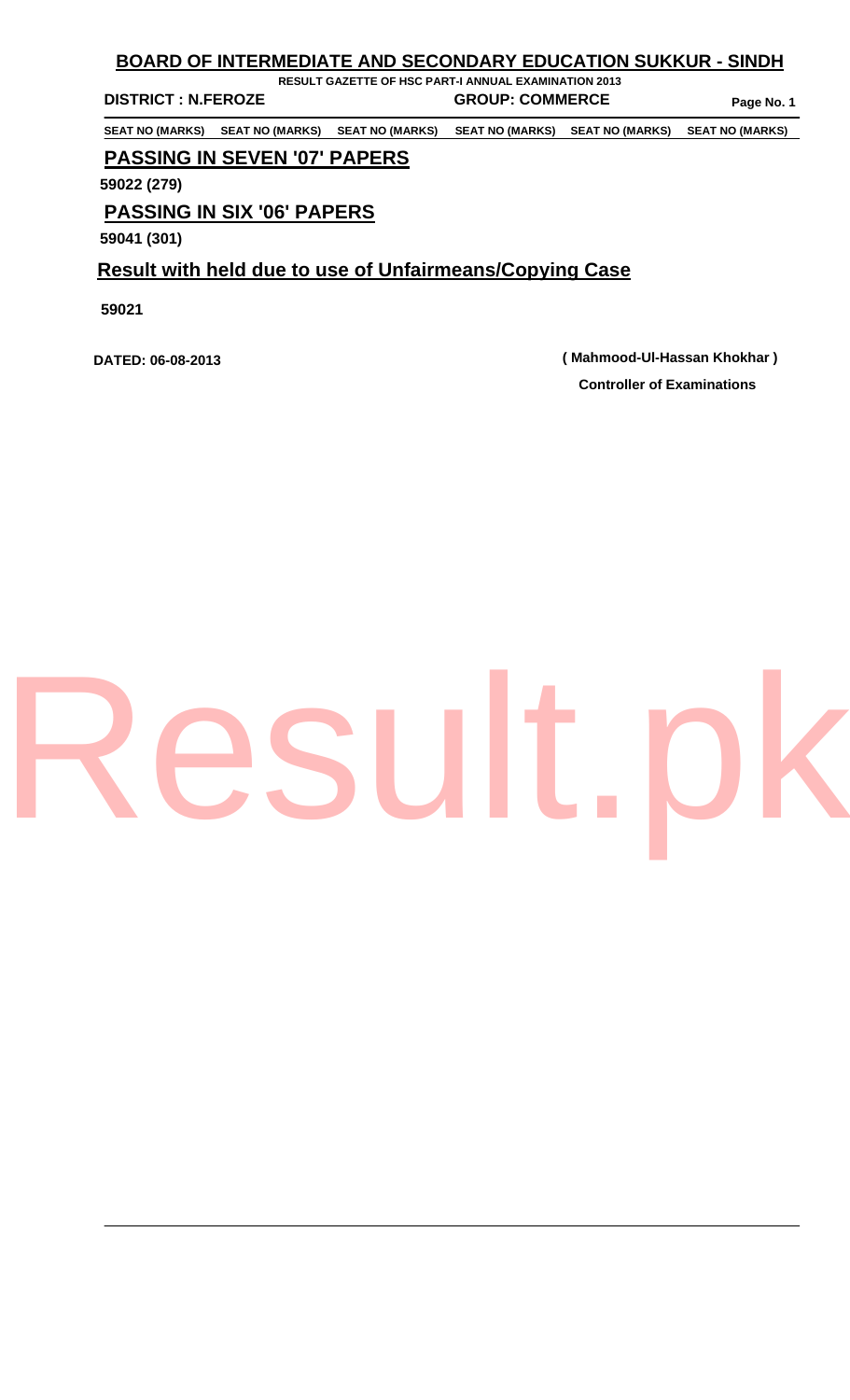| <b>DISTRICT: SUKKUR</b> |                                     |                        | <b>GROUP: COMMERCE</b> |                        | Page No. 1             |
|-------------------------|-------------------------------------|------------------------|------------------------|------------------------|------------------------|
| <b>SEAT NO (MARKS)</b>  | <b>SEAT NO (MARKS)</b>              | <b>SEAT NO (MARKS)</b> | <b>SEAT NO (MARKS)</b> | <b>SEAT NO (MARKS)</b> | <b>SEAT NO (MARKS)</b> |
|                         | <b>PASSING IN SEVEN '07' PAPERS</b> |                        |                        |                        |                        |
| 47304 (321)             | 59802 (306)                         | 59803 (336)            | 59807 (261)            | 59810 (374)            | 59821 (405)            |
| 59822 (416)             | 59823 (352)                         | 59824 (274)            | 59825 (334)            | 59826 (355)            | 59827 (361)            |
| 59828 (347)             | 59829 (334)                         | 59830 (363)            | 59831 (356)            | 59832 (309)            | 59834 (389)            |
| 59835 (416)             | 59836 (360)                         | 59837 (378)            | 59838 (327)            | 59839 (306)            | 59840 (287)            |
| 59841 (345)             | 59842 (316)                         | 59843 (384)            | 59844 (391)            | 59845 (282)            | 59846 (293)            |
| 59847 (282)             | 59848 (330)                         | 59849 (311)            | 59850 (269)            | 59851 (289)            | 59852 (315)            |
| 59853 (356)             | 59854 (251)                         | 59855 (332)            | 59856 (347)            | 59857 (330)            | 59858 (309)            |
| 59860 (297)             | 59861 (306)                         | 59862 (288)            | 59863 (332)            | 59864 (253)            | 59865 (262)            |
| 59867 (230)             | 59868 (249)                         | 59870 (347)            | 59871 (393)            | 59872 (352)            | 59873 (275)            |
| 59874 (350)             | 59875 (312)                         | 59877 (262)            | 59878 (301)            | 59879 (300)            | 59880 (335)            |
| 59881 (263)             | 59882 (303)                         | 59883 (322)            | 59884 (420)            | 59885 (339)            | 59886 (344)            |
| 59887 (432)             | 59888 (331)                         | 59889 (283)            | 59890 (320)            | 59891 (405)            | 59893 (264)            |
| 59894 (330)             | 59895 (286)                         | 59896 (339)            | 59897 (362)            | 59898 (313)            | 59899 (332)            |
| 59900 (399)             | 59901 (340)                         | 59902 (283)            | 59903 (341)            | 59904 (291)            | 59905 (344)            |
| 59906 (284)             | 59908 (313)                         | 59909 (357)            | 59910 (364)            | 59911 (384)            | 59912 (325)            |
| 59913 (267)             | 59914 (312)                         | 59915 (358)            | 59916 (349)            | 59917 (355)            | 59918 (300)            |
| 59922 (313)             | 59923 (370)                         | 60001 (344)            | 60002 (367)            | 60003 (342)            | 60004 (314)            |
| 60005 (359)             | 60021 (284)                         | 60022 (336)            | 60024 (263)            | 60025 (312)            | 60026 (307)            |
| 60027 (294)             | 60034 (290)                         | 60035 (373)            | 60036 (323)            | 60040 (264)            | 60041 (260)            |
| 60043 (280)             | 60044 (259)                         | 60045 (256)            | 60047 (285)            | 60048 (334)            | 60049 (348)            |
| 60050 (321)             | 60051 (292)                         | 60052 (294)            | 60053 (276)            | 60054 (272)            | 60055 (275)            |
| 60056 (235)             | 60061 (328)                         | 60062 (318)            | 60063 (268)            | 60064 (340)            | 60065 (272)            |
| 60066 (292)             | 60071 (287)                         | 60072 (335)            | 60078 (366)            | 60079 (303)            | 60080 (282)            |
| 60081 (255)             | 60082 (374)                         | 60083 (308)            | 60087 (281)            | 60088 (372)            | 60101 (319)            |
| 60102 (319)             | 60103 (333)                         | 60104 (291)            | 60105 (334)            | 60106 (278)            |                        |
|                         | <b>PASSING IN SIX '06' PAPERS</b>   |                        |                        |                        |                        |
| 59801 (247)             | 59804 (333)                         | 59805 (297)            | 59809 (329)            | 59833 (243)            | 59866 (235)            |
| 59876 (248)             | 59907 (276)                         | 59919 (300)            | 59920 (223)            | 60028 (270)            | 60030 (283)            |
| 60032 (251)             | 60033 (274)                         | 60039 (253)            | 60046 (284)            | 60058 (227)            | 60059 (239)            |
| 60060 (205)             | 60067 (224)                         | 60069 (265)            | 60070 (256)            | 60073 (190)            | 60074 (286)            |
| 60076 (233)             | 60077 (292)                         | 60084 (216)            | 60086 (230)            |                        |                        |
|                         | <b>PASSING IN FIVE '05' PAPERS</b>  |                        |                        |                        |                        |
| 59892 (199)             | 60031 (236)                         | 60037 (207)            | 60038 (212)            | 60042 (196)            | 60089 (228)            |

## **PASSING IN FOUR '04' PAPERS**

**59808 (176) 59921 (189) 60029 (184)** 

## **ABSENT IN ALL PAPERS**

| 59806 | 59859 | 59869 |       |       |                                                                                                          |  |
|-------|-------|-------|-------|-------|----------------------------------------------------------------------------------------------------------|--|
|       |       |       |       |       | Results cancelled because of non-production of the registration certificate by the Institution concerned |  |
| 60107 | 60108 | 60109 | 60110 | 60111 | 60112                                                                                                    |  |
| 60113 | 60114 | 60115 | 60116 | 60117 | 60118                                                                                                    |  |
| 60119 | 60120 | 60121 |       |       |                                                                                                          |  |